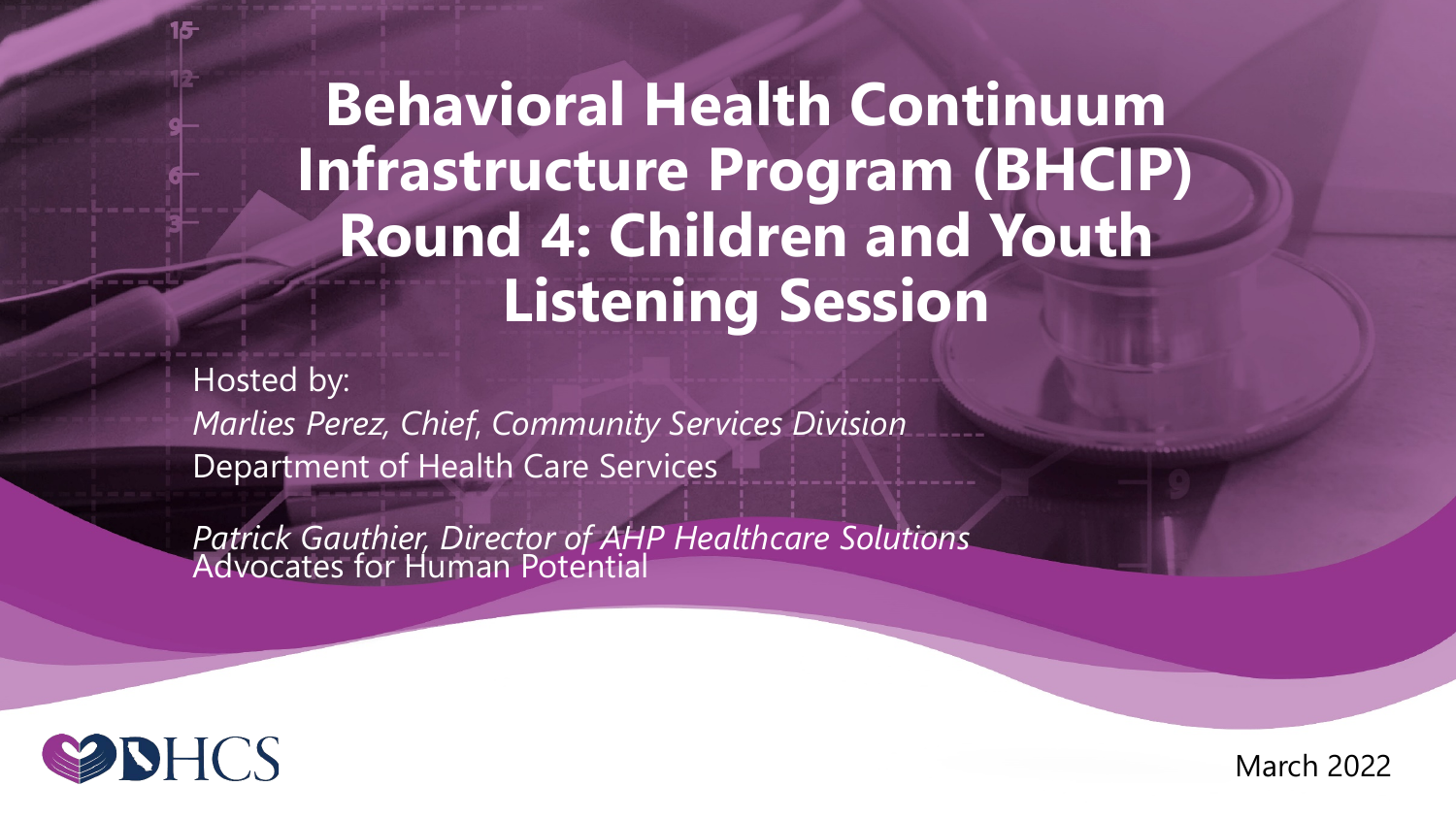# **Listening Session Format**

#### » **For each topic, DHCS will:**

- 1. Present the information specified in the Behavioral Health Continuum Infrastructure (BHCIP) program
- 2. Provide a prompt related to the policy decisions for Round 4: Children and Youth
- 3. Solicit stakeholder verbal or written feedback via chat on the prompt
- » *Please Note: DHCS* is *gathering information* and will not be responding to questions during the listening session. We will only offer points of clarification.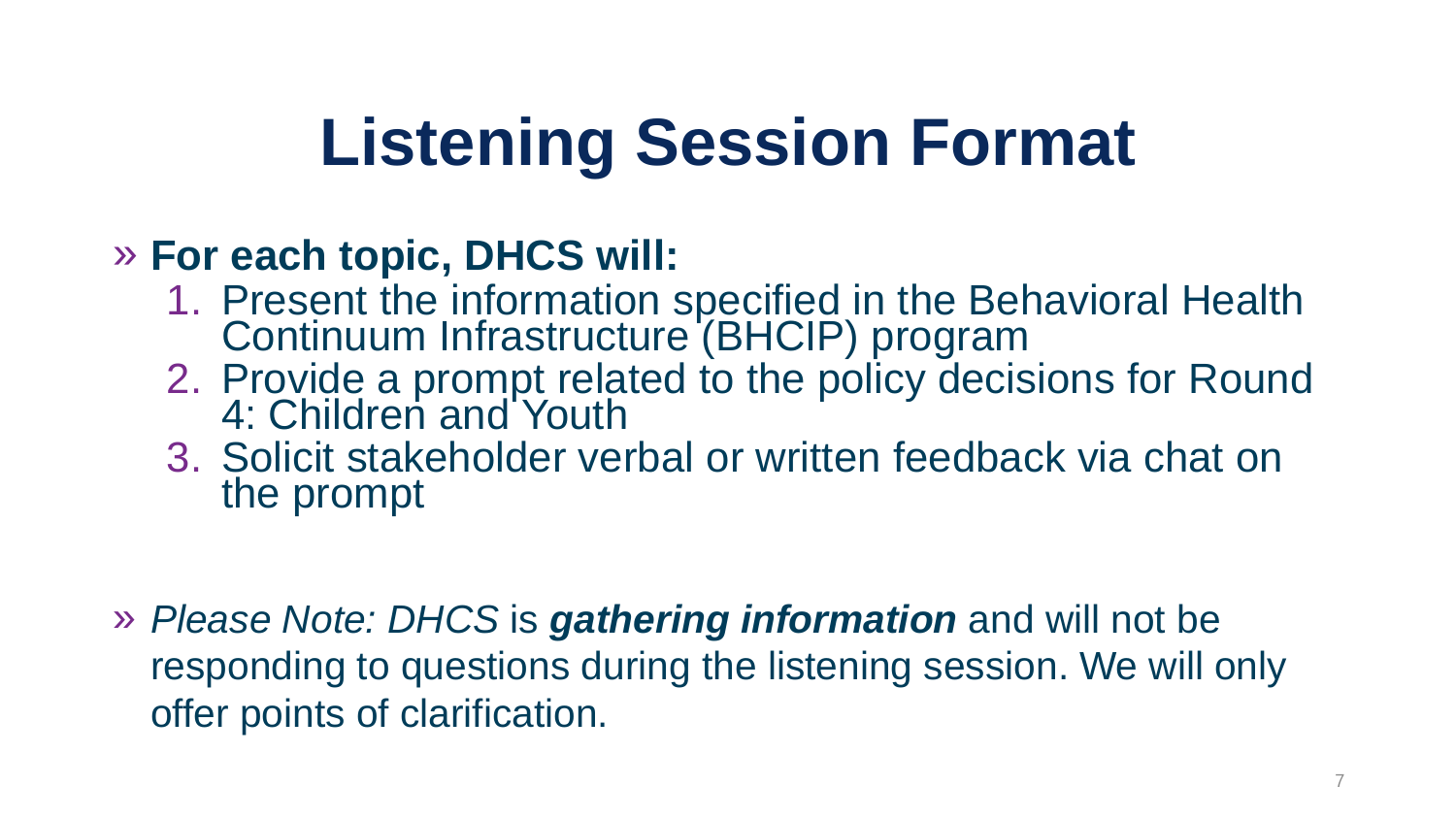#### **How to Provide Feedback**

- 1. Type your feedback/comments in the chat box (click the chat icon located on your control panel).
- 2. Send an email to [BHCIP@dhcs.ca.gov](mailto:BHCIP@dhcs.ca.gov) with the subject line "Round 4 Listening" Session." Feedback will be accepted through March 30, 2022.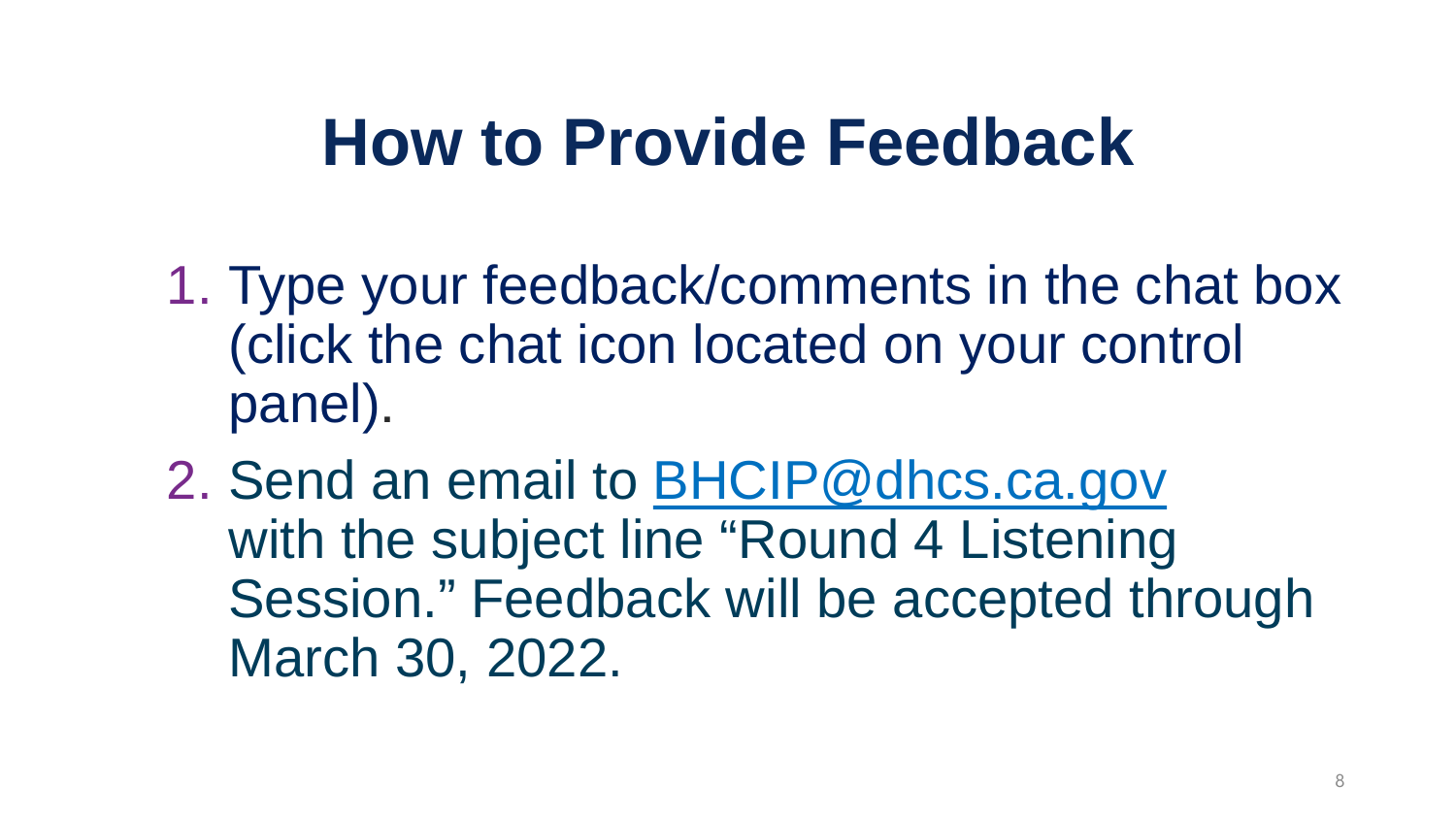## **Marlies Perez, Chief, Community Services Division Department of Health Care Services**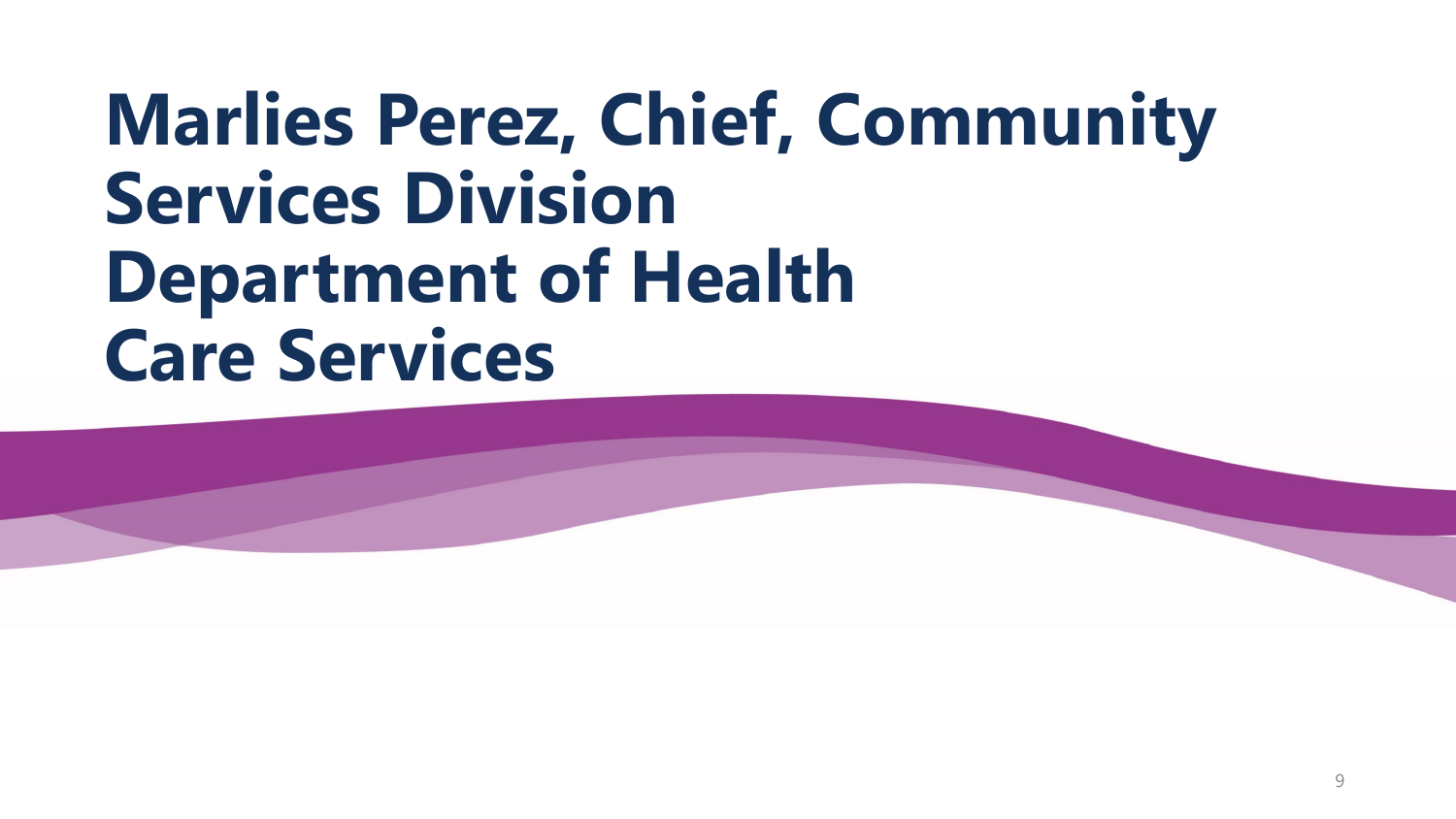#### **Assessing the Continuum of Behavioral Health Services in California**

- » To provide data and stakeholder perspectives for DHCS as it implements major behavioral health initiatives and expands the behavioral health infrastructure through BHCIP
- » Released by DHCS on January 10, 2022
- »[Assessing the Continuum of Care for BH Services in](https://www.dhcs.ca.gov/Documents/Assessing-the-Continuum-of-Care-for-BH-Services-in-California.pdf)  **California**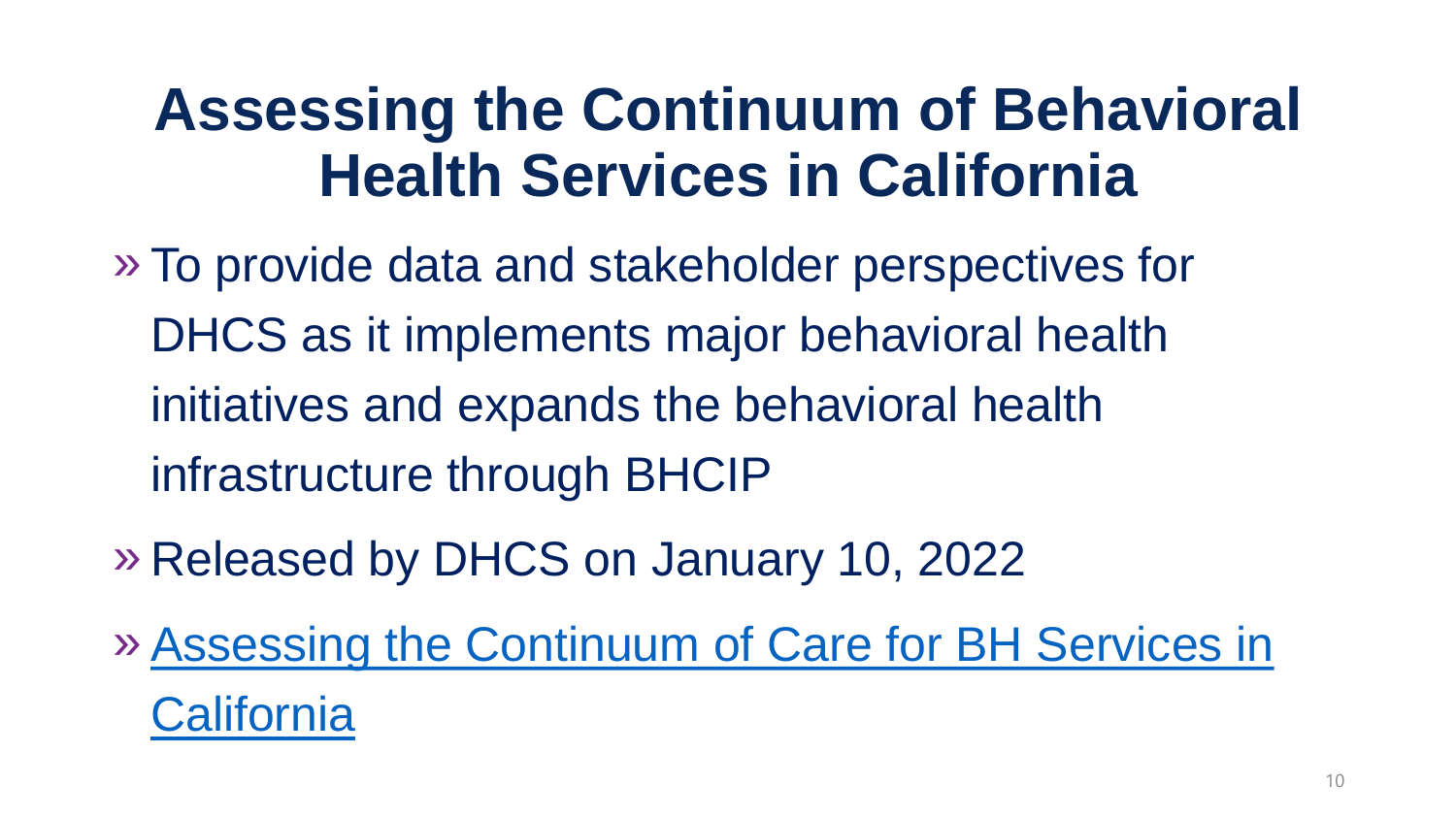## **The Behavioral Health and Well-being of California's Children and Youth**

- » Data from the needs assessment demonstrates that the mental health and well-being of California's children (age 25 and younger) is a *rising concern*
- » **One in 13 children has a serious emotional disturbance**, with higher rates for low-income children and those who are Black or Latino
- » The **suicide rate among youth continues to rise** and has been worsened by the pandemic
- » **Visits to emergency departments due to a mental health crisis have climbed 31%** for children between the ages of 12 and 17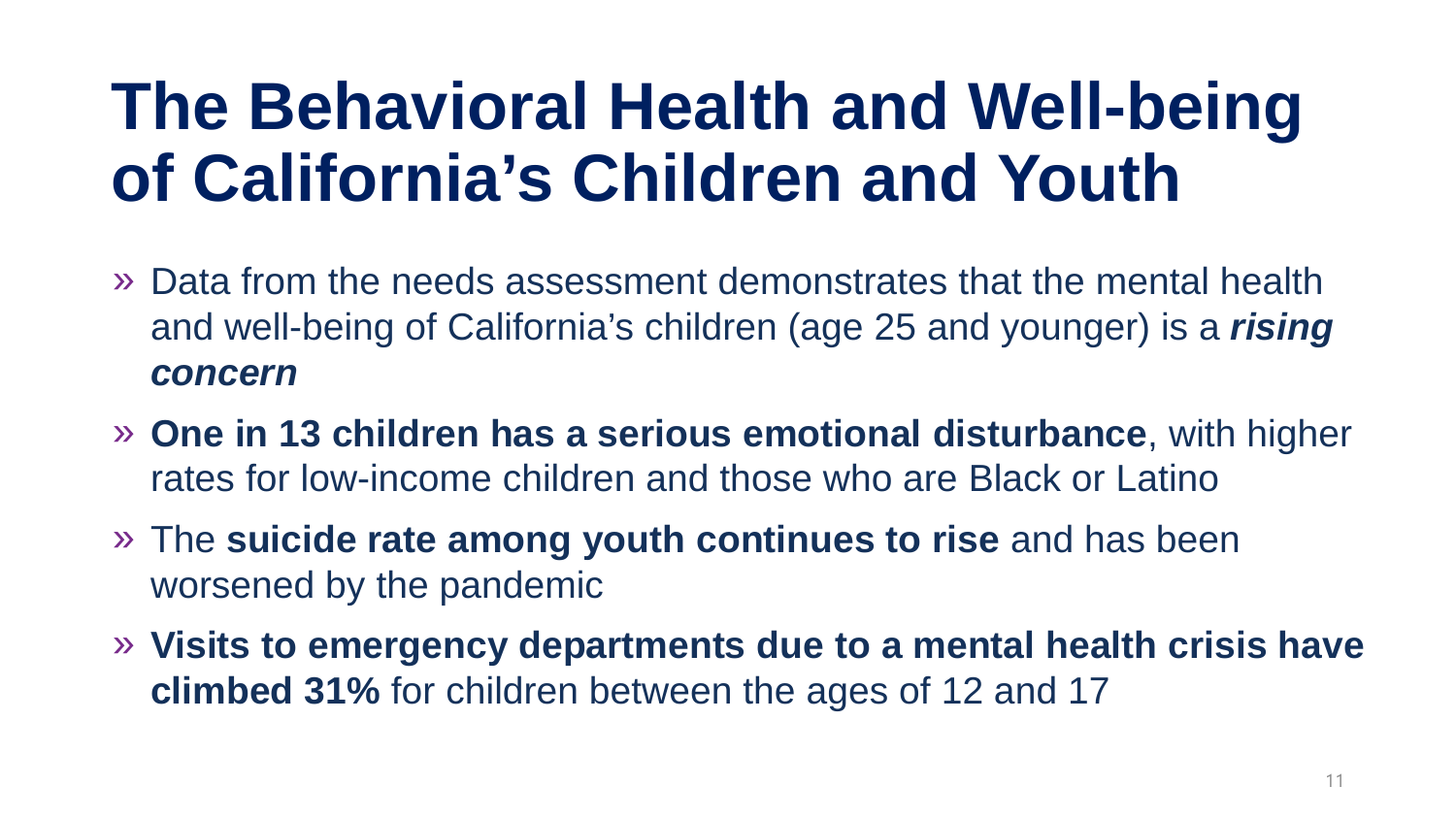#### **Data from Needs Assessment**

- » 75% of stakeholders report an urgent need for psychiatric acute care and inpatient treatment beds for youth
- » 32% of outpatient facilities do not treat children and youth
- » 25% of counties report issues with finding providers who are willing to treat youth involved in the justice system
- » 75% of counties lack residential beds specifically for youth
- » 68% of counties lack providers with the training and experience to meet the needs of youth with SUDs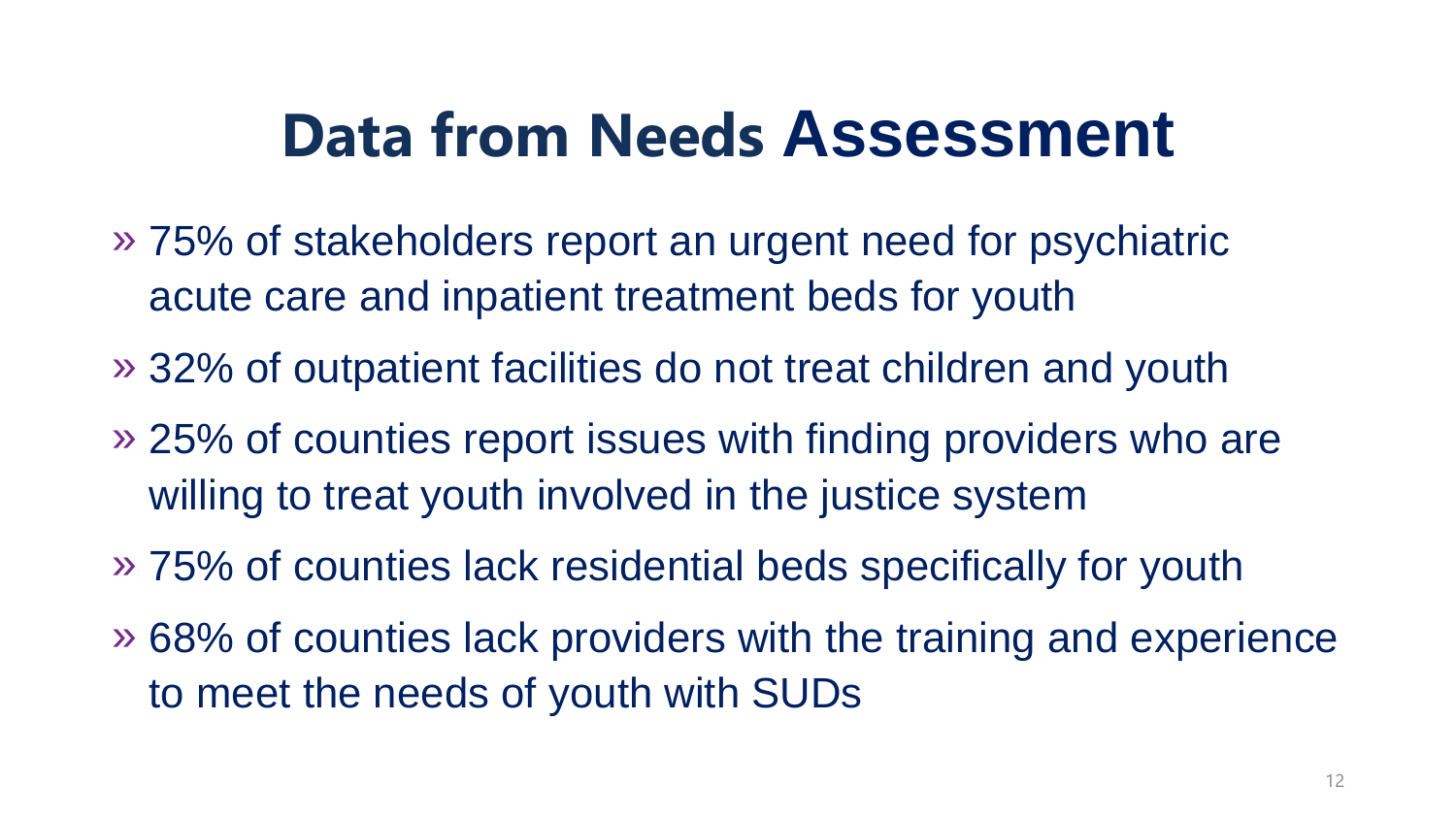#### **Children and Youth BH Initiative (CYBHI)**

#### **Stakeholder Engagement**

- •School BH Incentive Program
- •BH Continuum Infrastructure Program
- •CalHOPE Student Services
- •Activate youth engagement forums
- •Launch ACEs and toxic stress public awareness campaigns (OSG)
- •Promote CYBHI via stakeholder engagement events and media appearances

FY 21/22

## FY 22/23

- •BH Workforce Expansion (HCAI)
- •Scaling Evidence-based Practices Grants
- •School-linked Partnerships & Capacity Grants
- •Implementation of Dyadic Services Benefit
- •Pediatric and Primary Care Training
- •Evaluate success/challenges of traumainformed training for educators (OSG)
- •Issue initial guidance for commercial plans (DMHC)
- •Launch public awareness and education campaign (CDPH)

•BH Virtual Services and E-consult Platform •Statewide Fee Schedule & BH Provider Network

•Begin enforcement of commercial plans (DMHC)

•Administer award cycles and begin program evaluation.

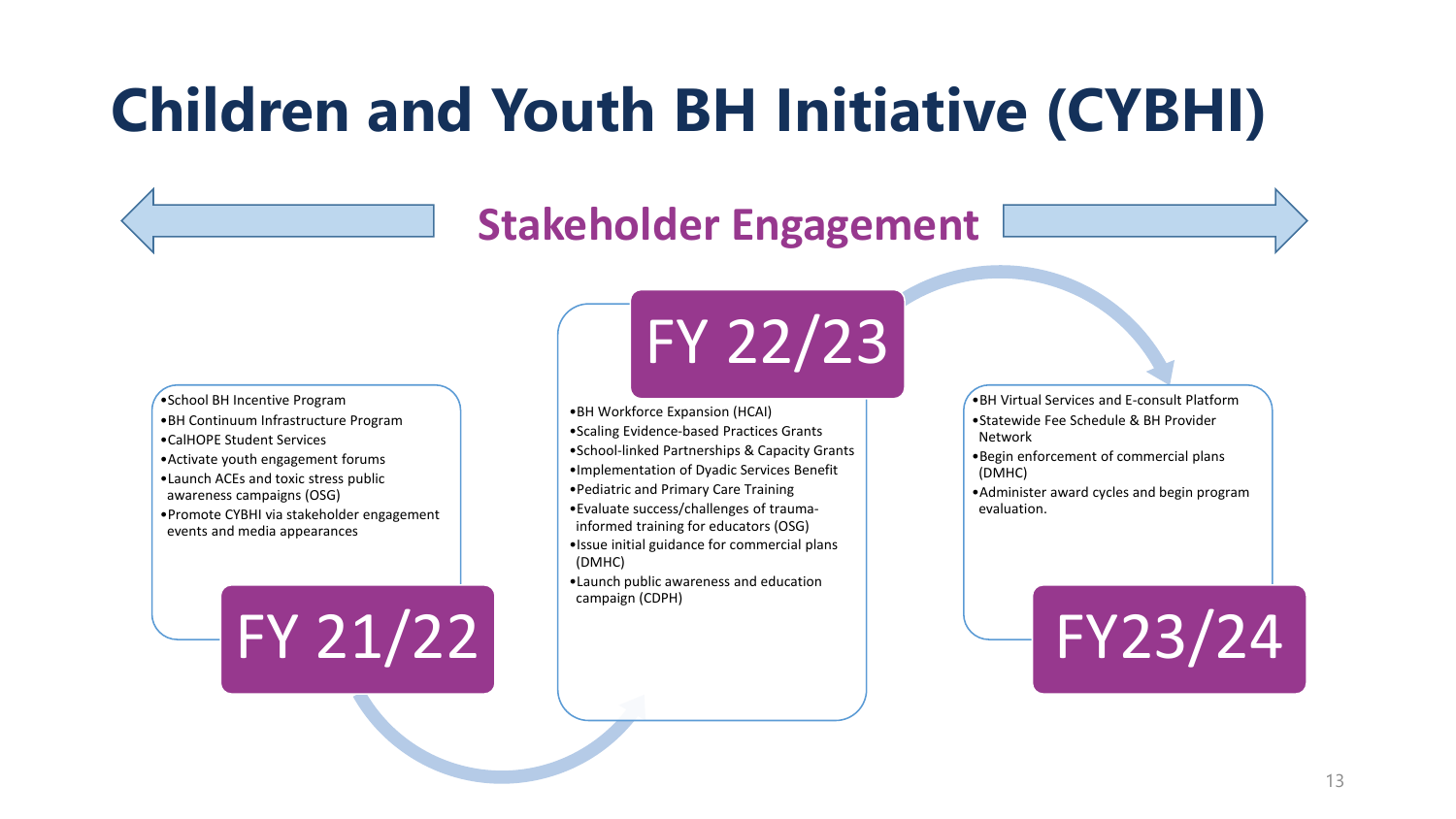# **BHCIP Guiding Principles and Priorities**

- » Invest in behavioral health and community care options that advance racial equity
- » Seek geographic equity of behavioral health and community care options
- » Address urgent gaps in the care continuum for people with behavioral health conditions, including seniors, adults with disabilities, and **children and youth**
- » Increase options across the life span that serve as an alternative to incarceration, hospitalization, homelessness, and institutionalization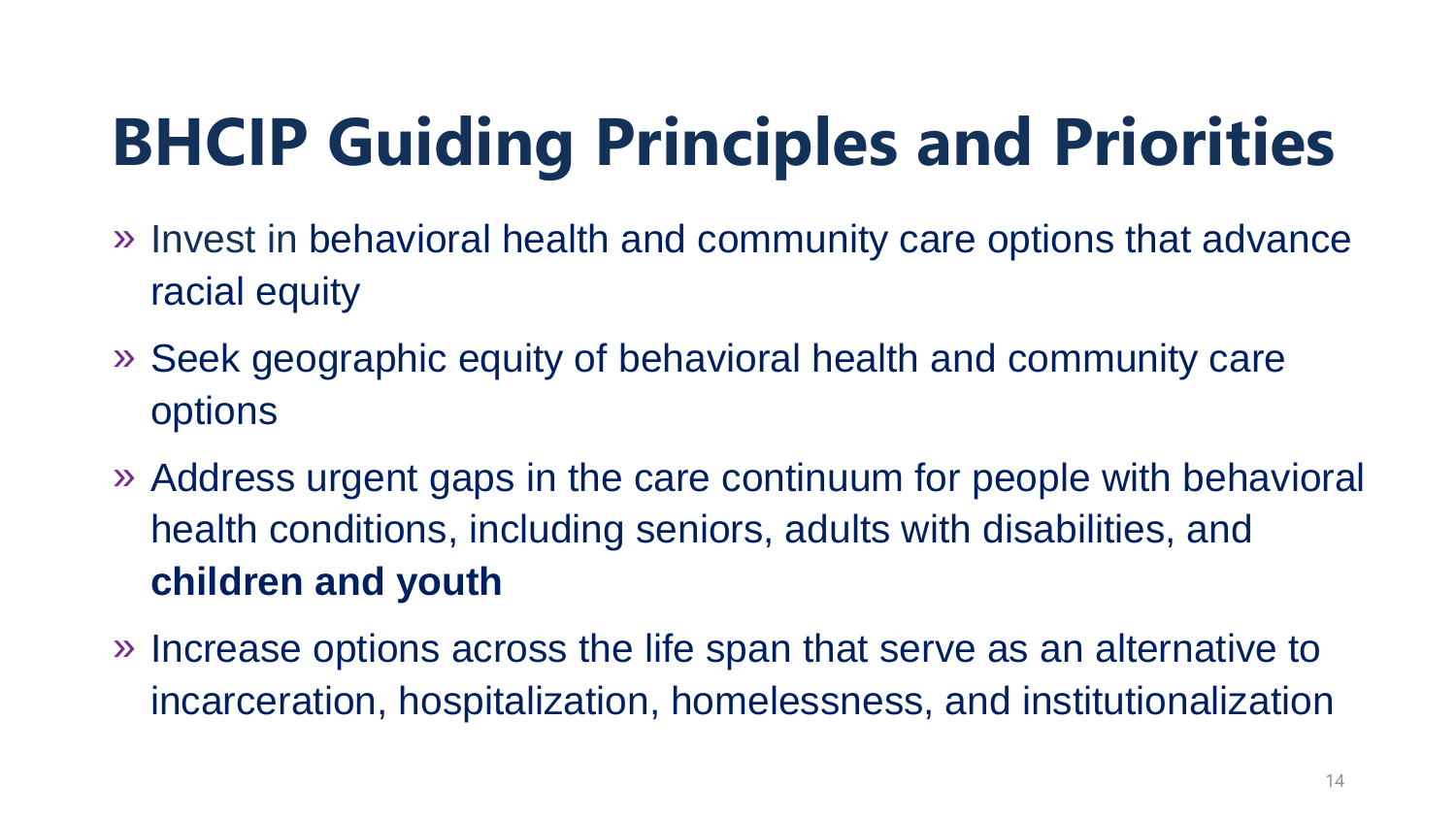# **BHCIP Guiding Principles and Priorities**

- » Meet the needs of vulnerable populations with the greatest barriers to access, including people experiencing homelessness and justice involvement
- » Ensure care can be provided in the least restrictive settings to support community integration, choice, and autonomy
- » Leverage county and Medi-Cal investments to support ongoing sustainability
- » Leverage the historic state investments in housing and homelessness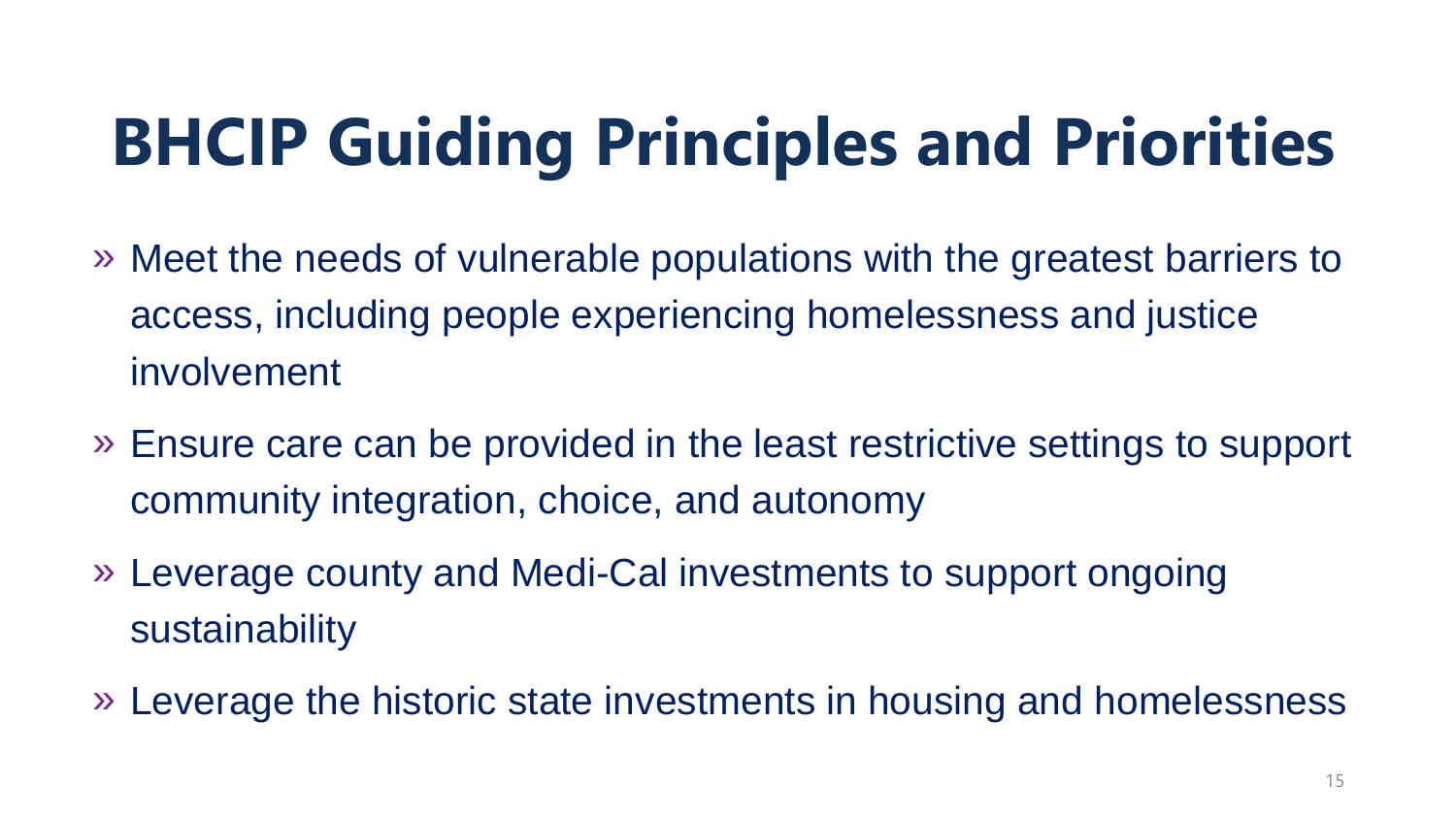## **BHCIP Overview**

- » Passed in FY 2021-22 State budget
- » \$2.1B total
- » Amends [Welfare and Institutions Code](https://leginfo.legislature.ca.gov/faces/codes_displayText.xhtml?lawCode=WIC&division=5.&title=&part=7.&chapter=1.&article=)
- » Provides competitive grants for counties, tribal entities, non-profit and for-profit entities to build new or expand existing capacity in the continuum of public and private BH facilities
- » Funding will be **only** for new or expanding infrastructure (brick and mortar) projects and not BH services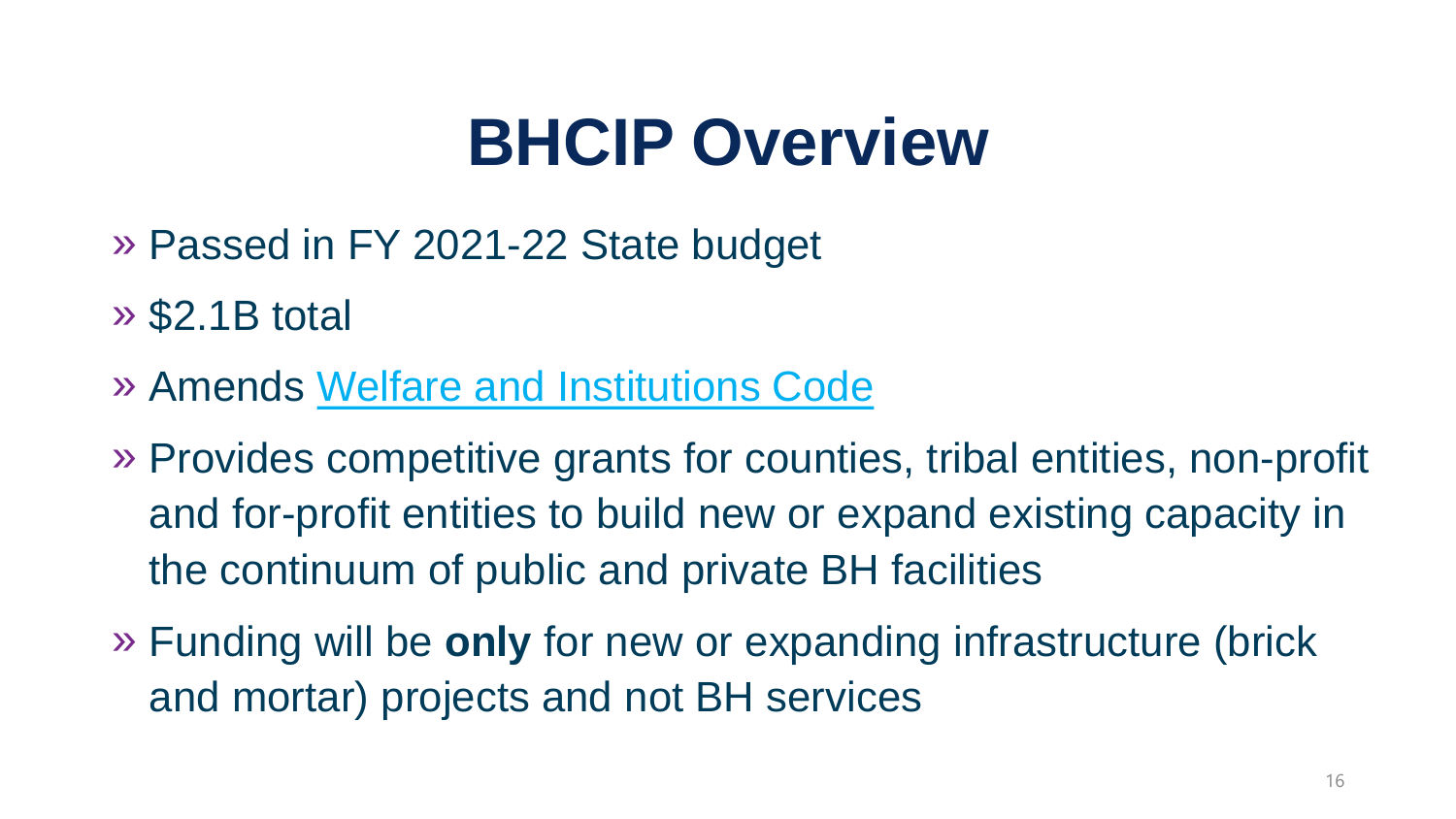## **BHCIP Overview**

- » DHCS will release Request for Applications (RFAs) for BHCIP through multiple rounds
- » Rounds will target various gaps in California's BH facility infrastructure
- » Rounds will remain open until funds are awarded
- » Different entities will be able to apply in each round for specific projects to address identified infrastructure gaps
- » Stakeholder engagement will occur throughout the project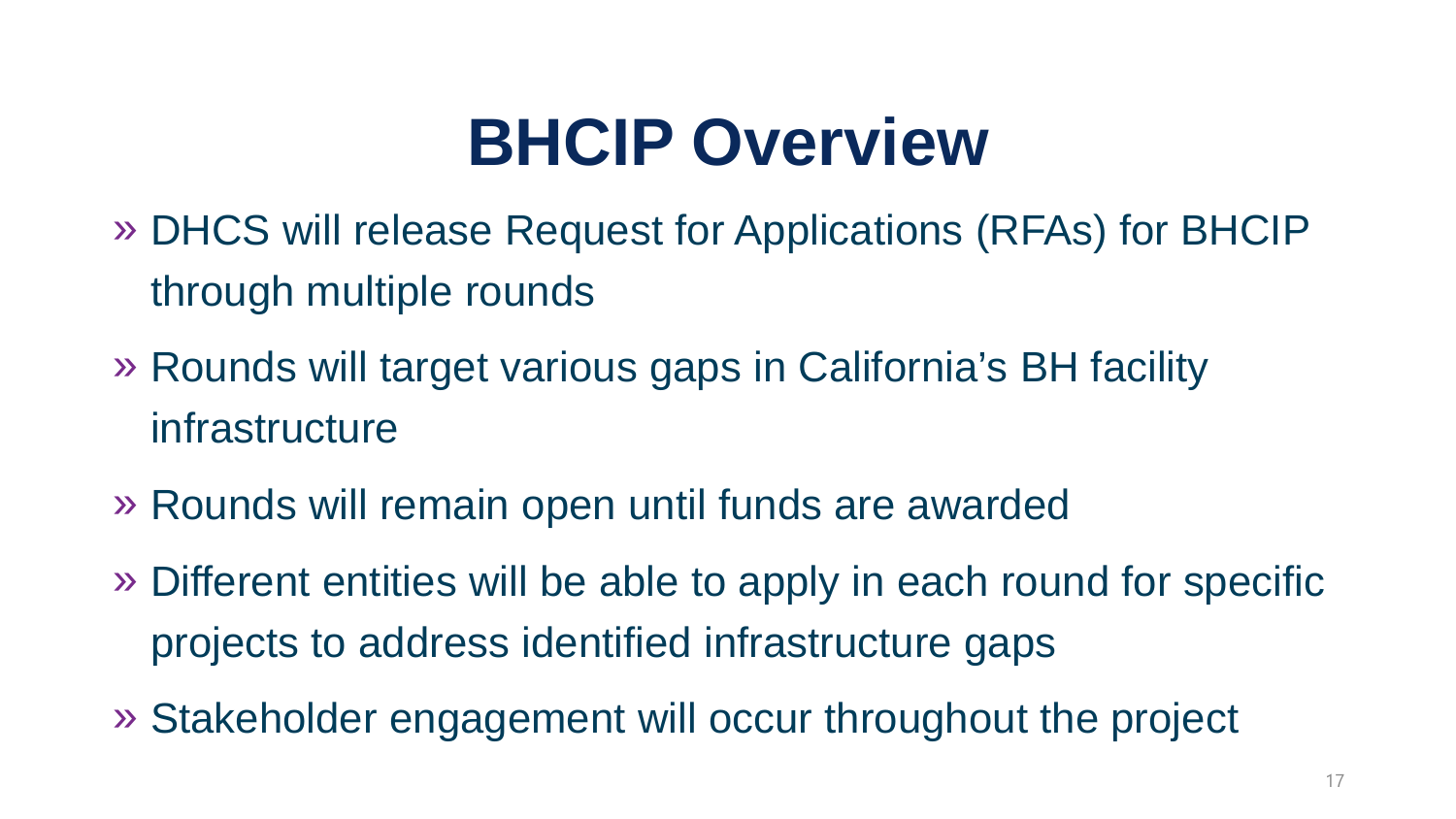## **Round 4: Children and Youth**

- » This round authorizes \$480.5 million in funding opportunities through competitive grants to qualified entities to construct, acquire and rehabilitate real estate assets for children and youth.
- » The population for this round are children and youth ages 25 and younger. Applicants must demonstrate that facility expansion will only be for this population.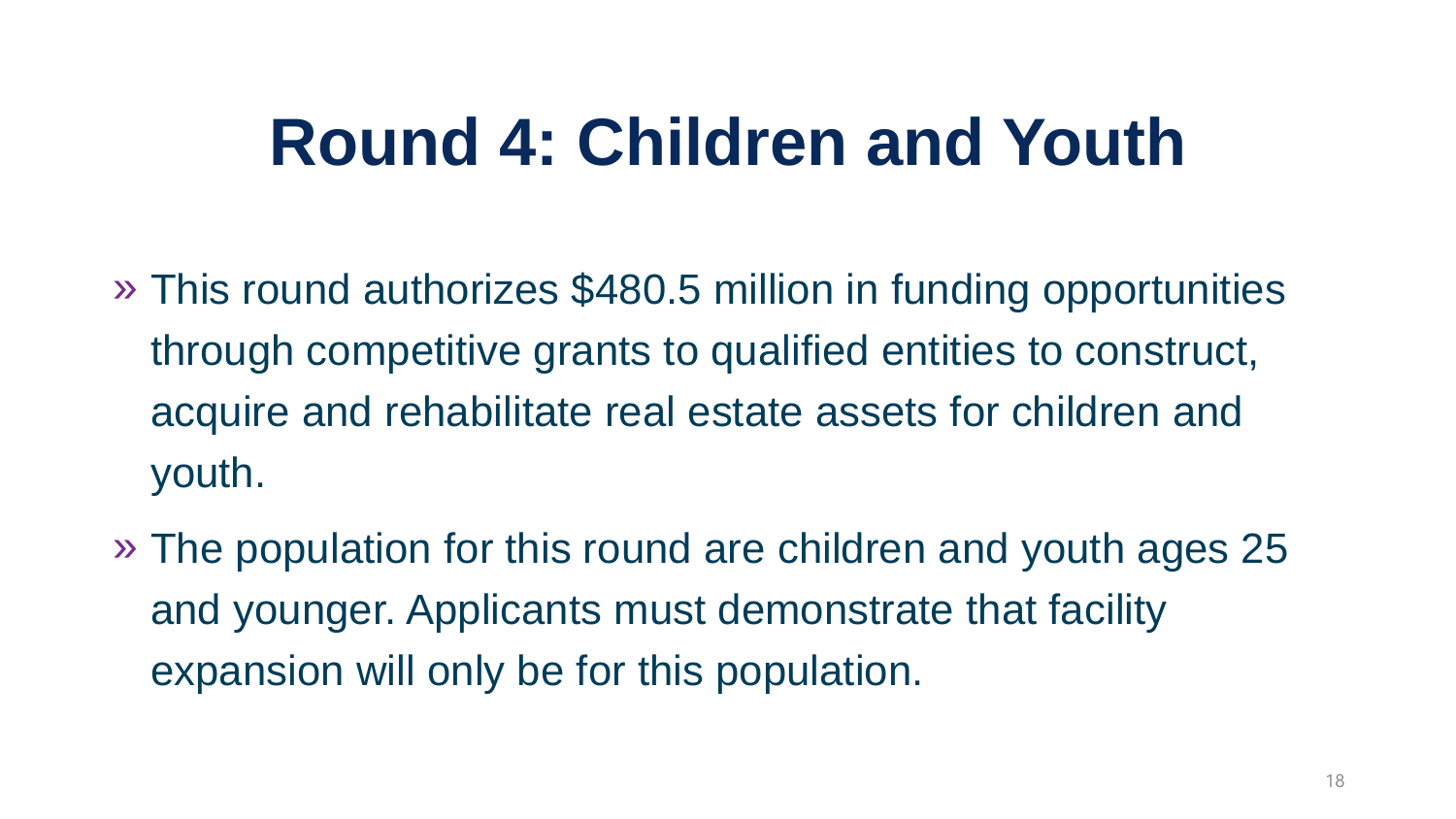#### **Populations Considered for Round 4 Expansion**

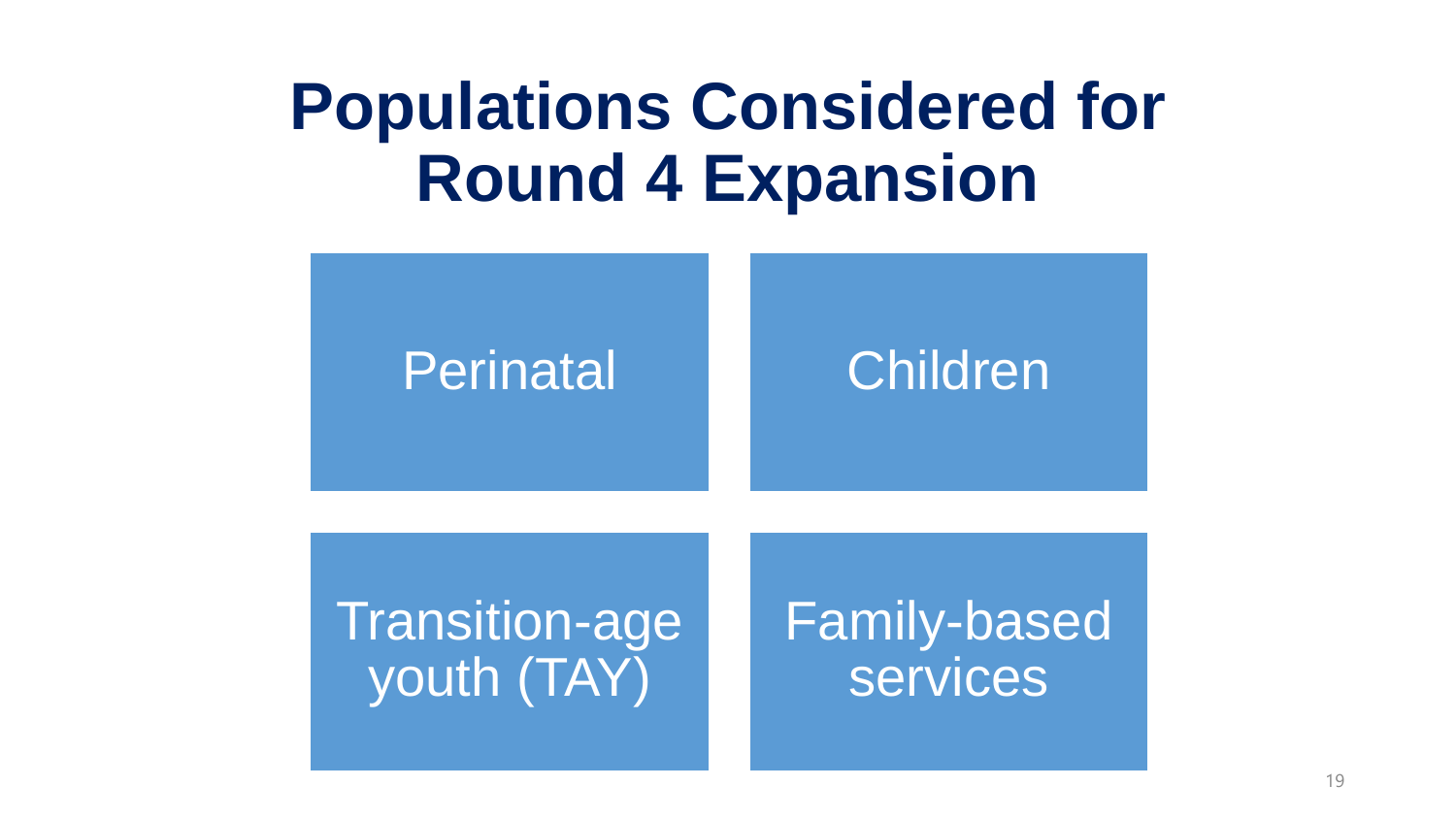- 1. How can BHCIP: Round 4 support the infrastructure needs specific to different populations of children and youth?
- 2. How does DHCS ensure that it selects applicants that will primarily serve children and youth ages 25 and younger?

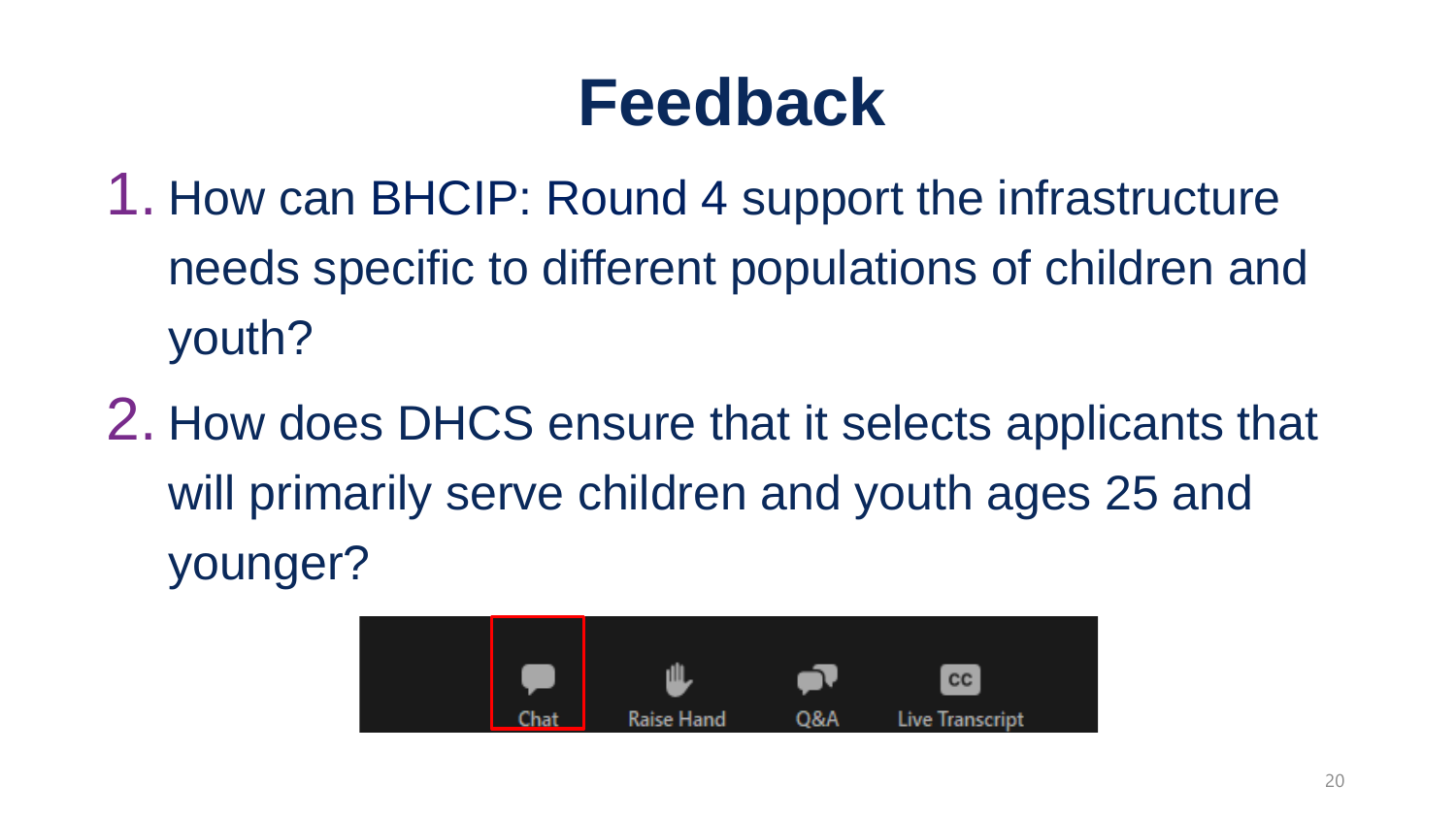# **Round 4 Potential Eligible Facilities**

- Community mental health clinic
- Community treatment facility (CTF)
- Outpatient treatment for substance use disorders (SUD)
- Partial hospital for mental health
- Partial hospital for SUD
- Perinatal SUD facilities
- Psychiatric health facility
- Psychiatric acute care hospital
- Adolescent residential treatment facilities for SUD
- Crisis stabilization unit (CSU)
- Children's crisis residential program (CCRPs)
- Short-term residential therapeutic program (STRTP)
- Community wellness center
- Youth behavioral health prevention center
- Behavioral Health Wellness **Centers**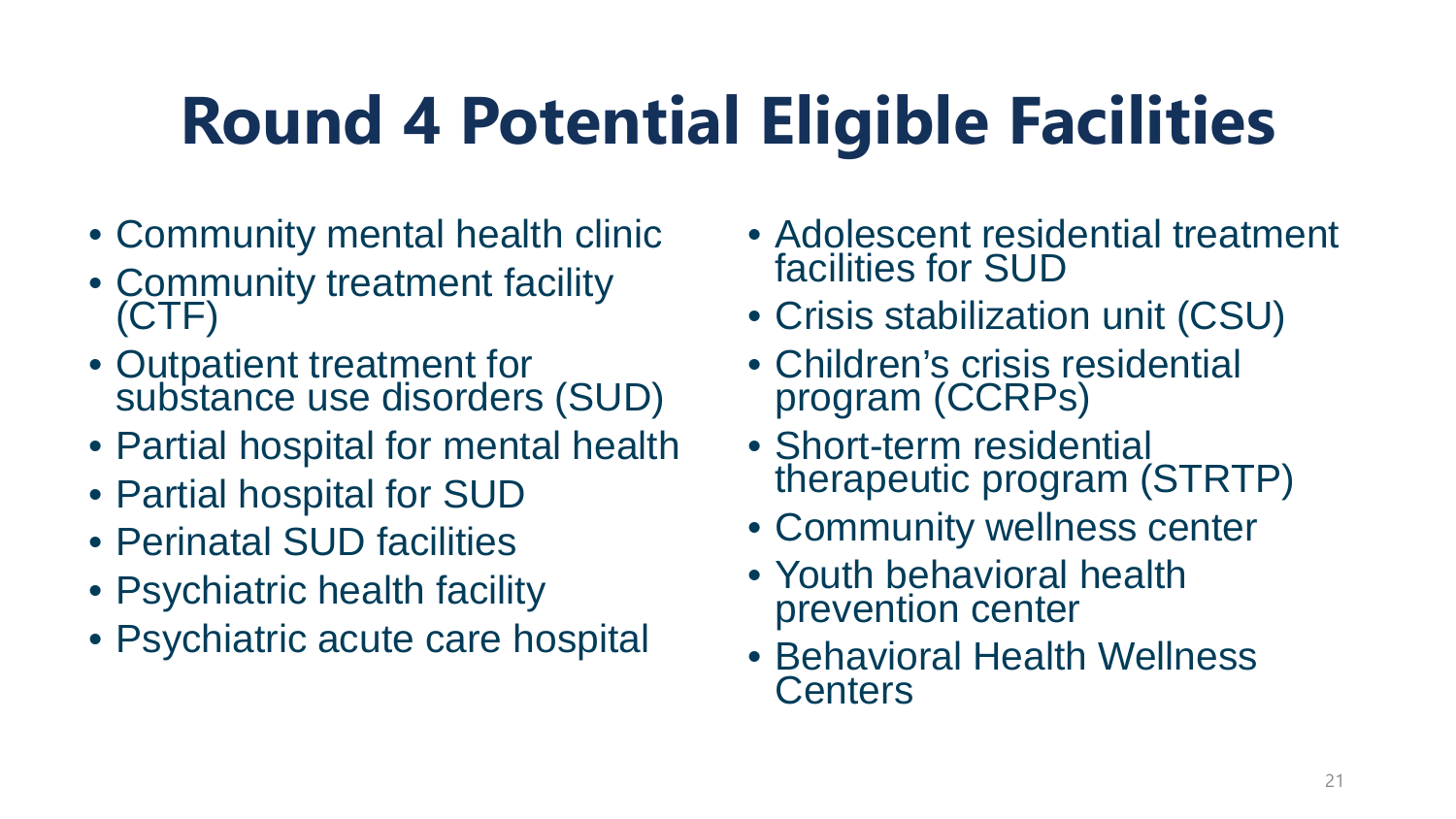- 1. Are there other facilities that primarily provide BH services for children and youth not listed here for BHCIP Round 4 funding?
- 2. How can DHCS encourage regional approaches or collaborative partnerships to expand behavioral health facilities for children and youth?
- 3. What are the barriers to using this funding opportunity to expand behavioral health services for children and youth?

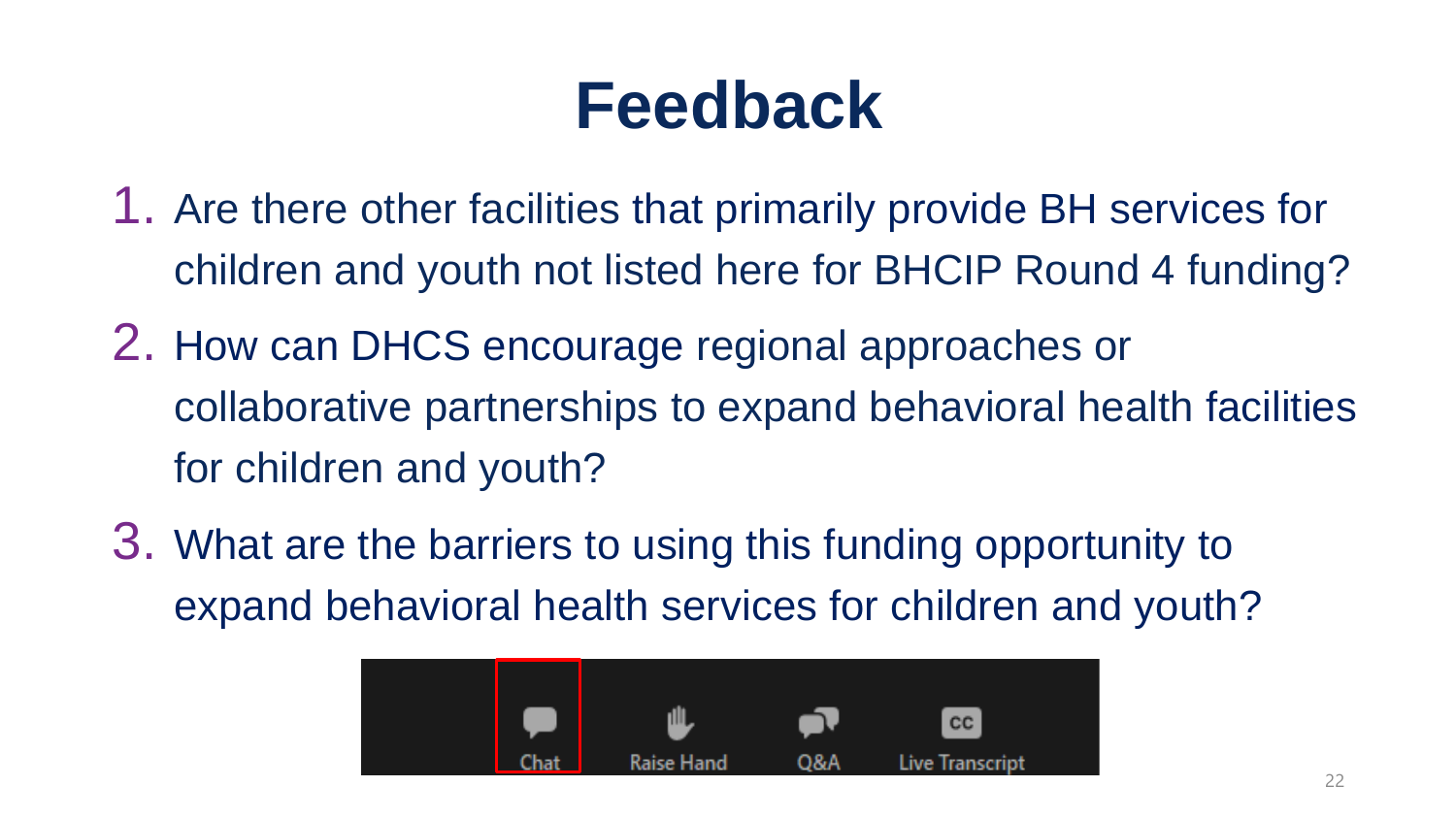## **Match**

- » Matching funds or real property will be required and are still under development
- » Launch Ready match guidelines were set according to applicant type
	- Tribal entities = 5% match
	- Counties, cities, and nonprofit providers = 10% match
	- For-profit providers and/or private organizations = 25% match

» Services will *not* be allowed as a match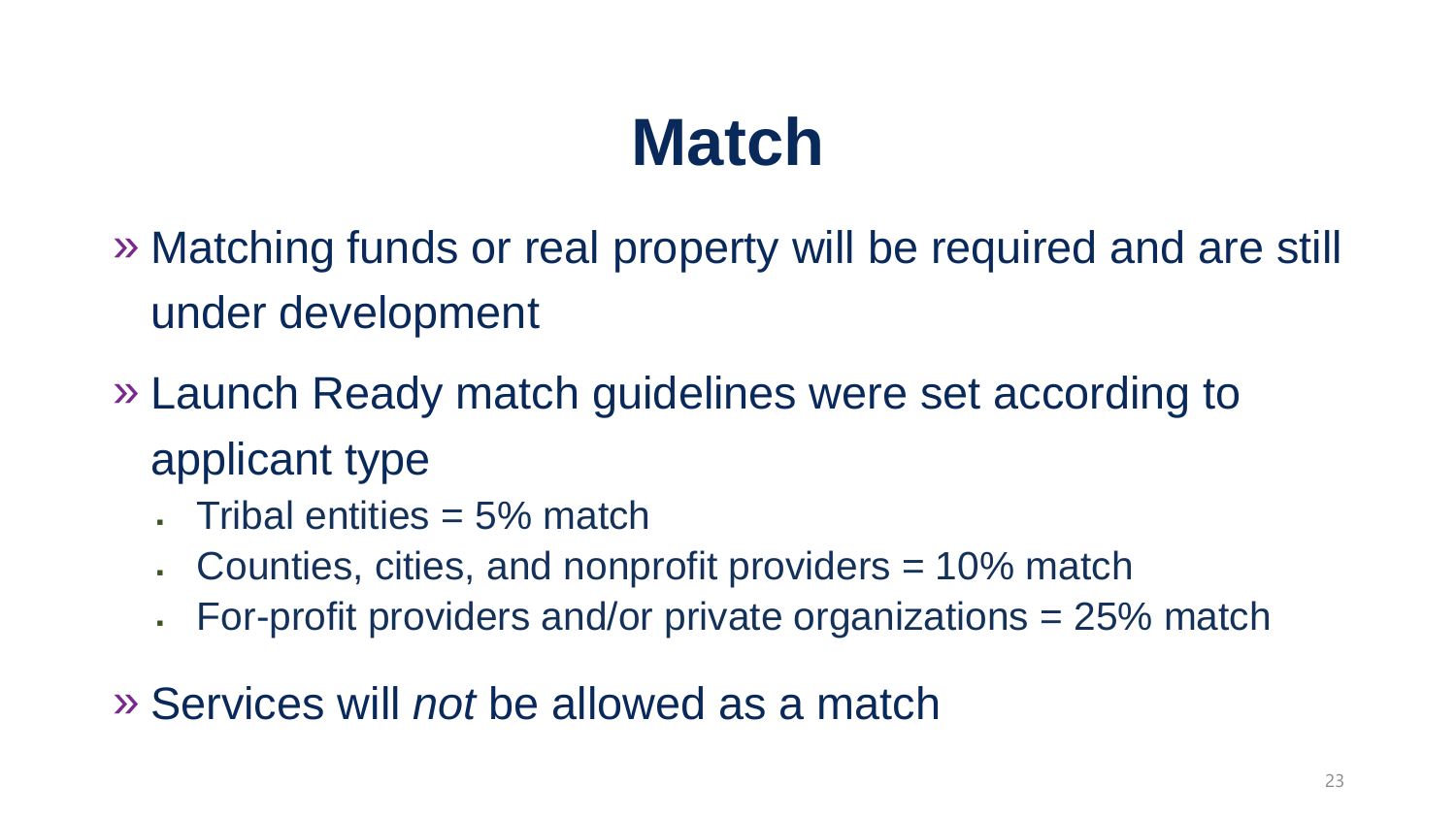1. DHCS is considering using the same Launch Ready match requirements for Round 4. What is your feedback on the proposed match for Round 4: Children and Youth?

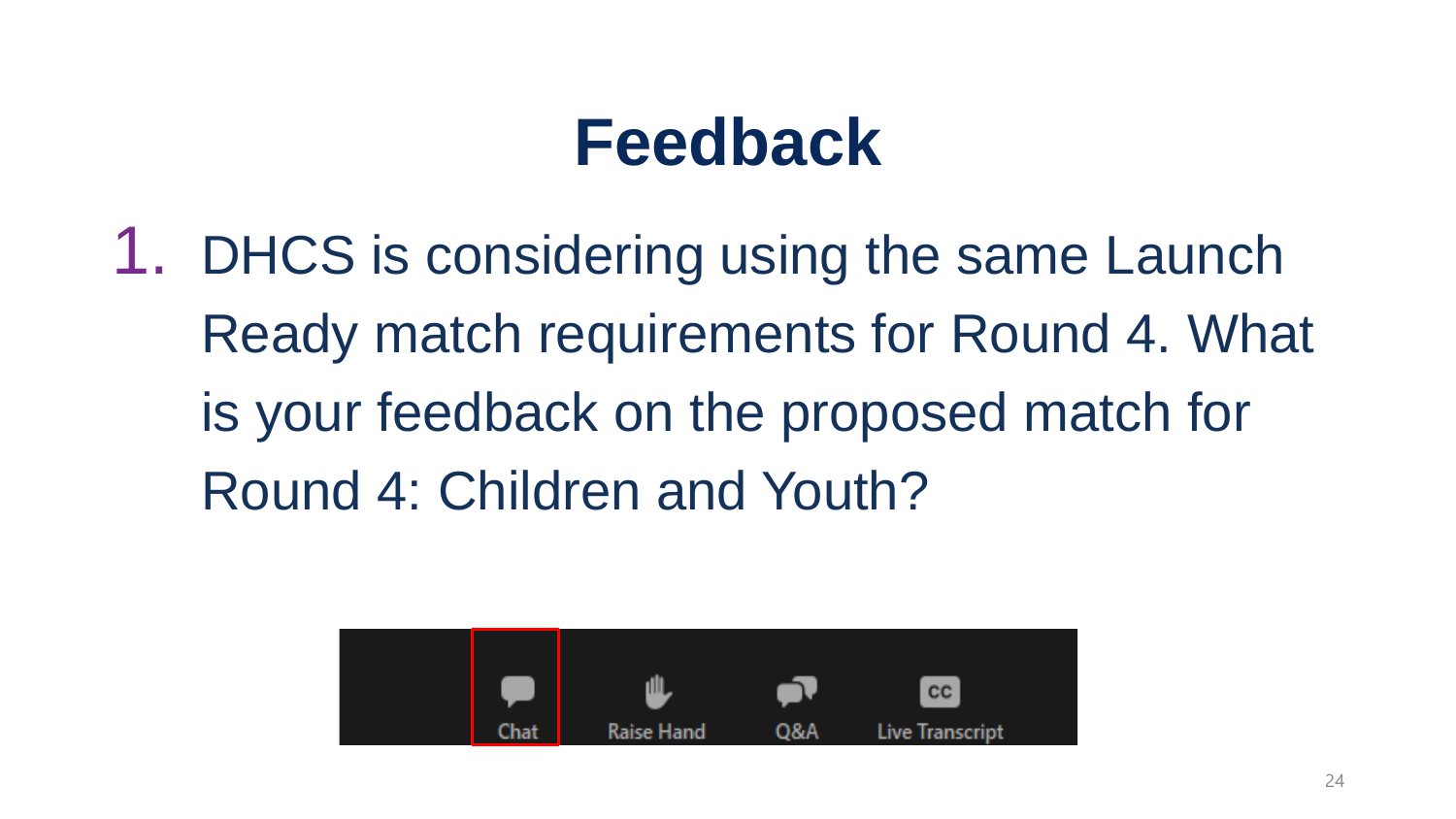## **Grant Funding and Set Asides**

- » **20%** of funds available for BHCIP will be set aside for use in regions at the state's discretion to ensure funding is effectively aligned with need
- » **5%** of funds will be set aside for tribes
- »Amounts available per region will be determined based on the Behavioral Health Subaccount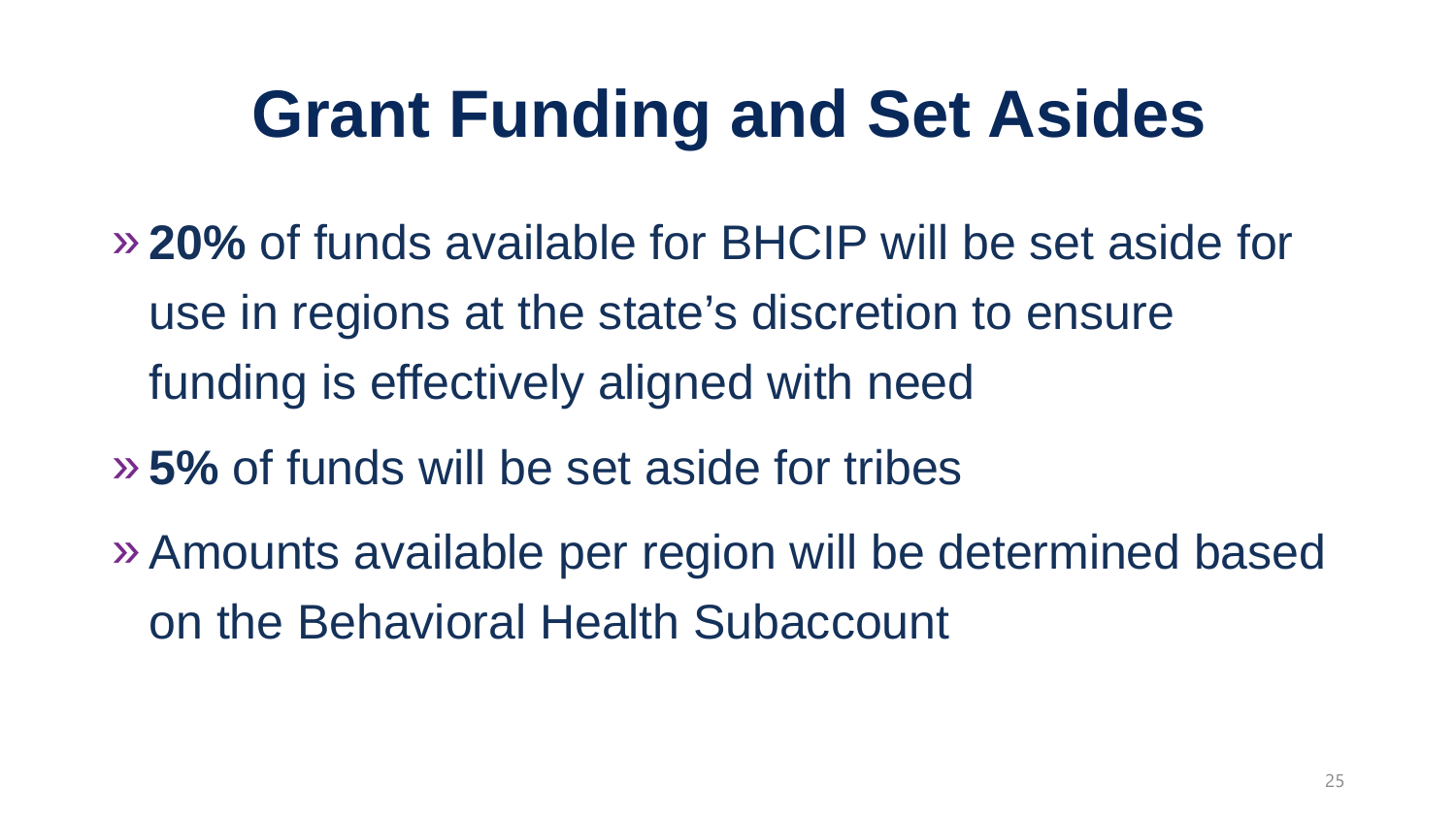1.What is your feedback on the proposed funding methods for Round 4: Children and Youth?

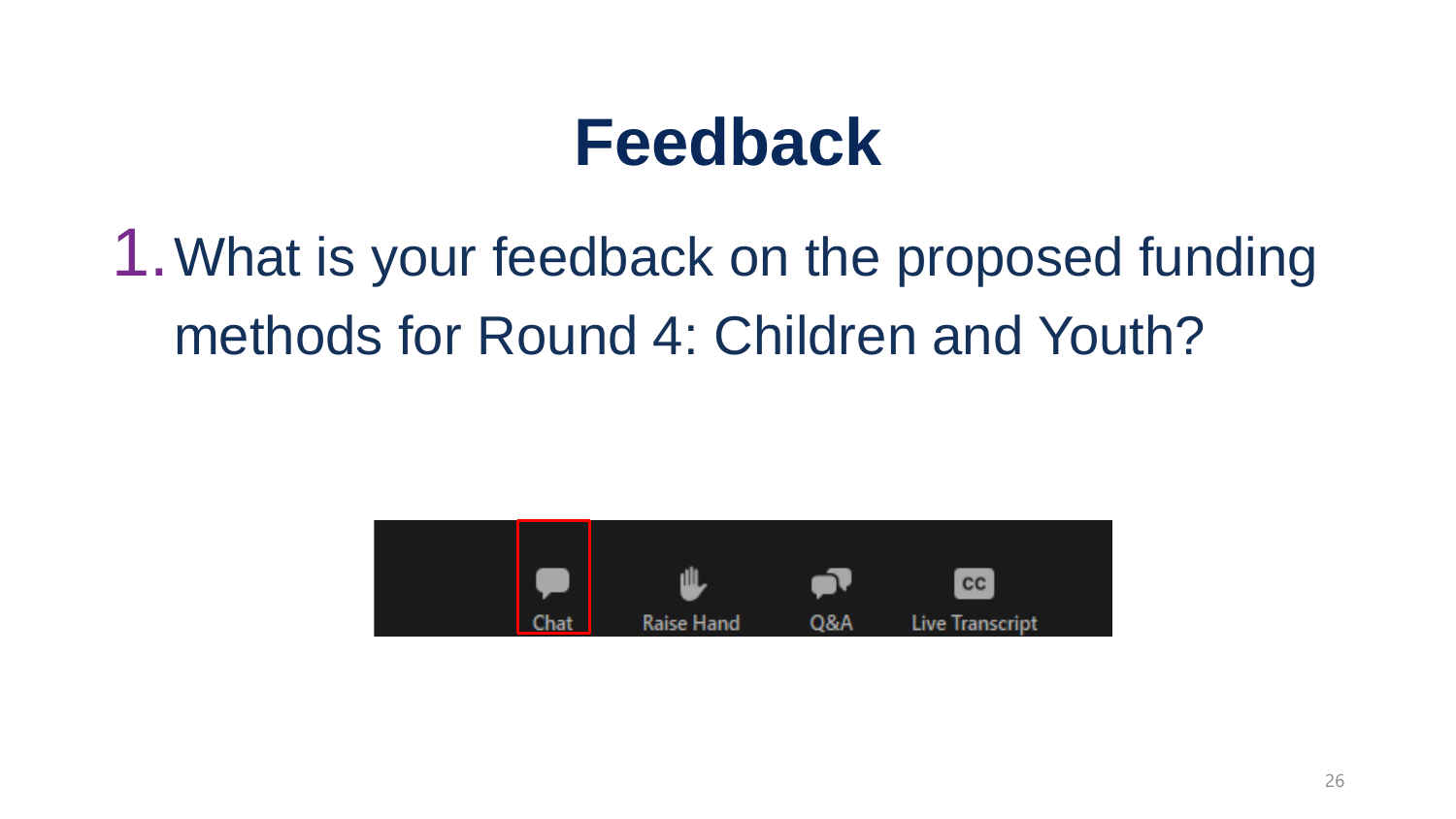## **Technical Assistance**

- As administrative entity, Advocates for Human Potential is assisting DHCS with BHCIP project implementation, including:
	- Planning grants (contracts/funding/TA)
	- Applicant and grantee assistance including preparation of proposals for rounds
	- Real estate TA for grantees (land use zoning, permitting, real estate acquisition, applicable exemptions)
	- Additional TA
	- Data collection and program evaluation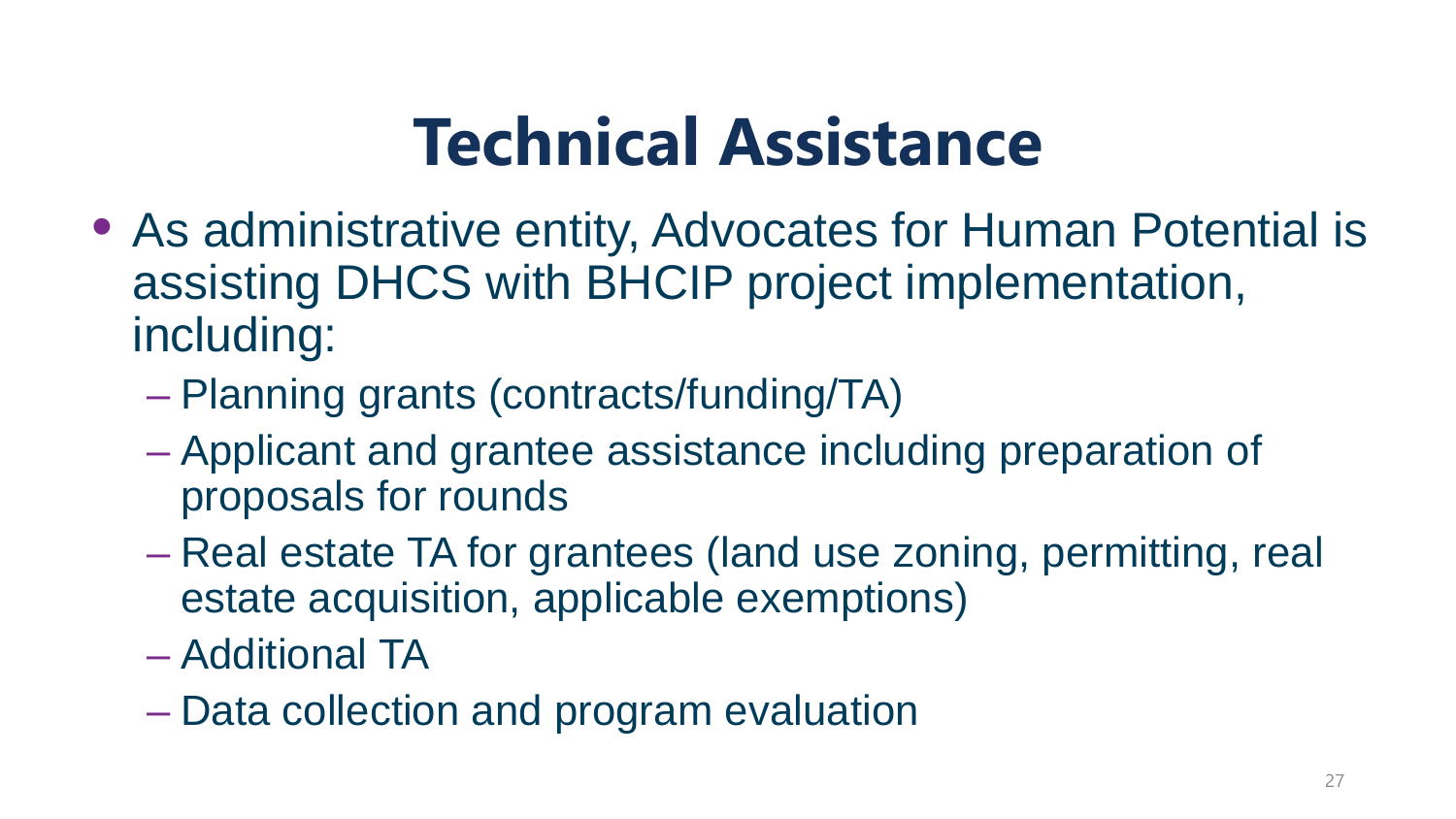1. What are the TA needs for applicants in administering Round 4: Children and Youth funds?